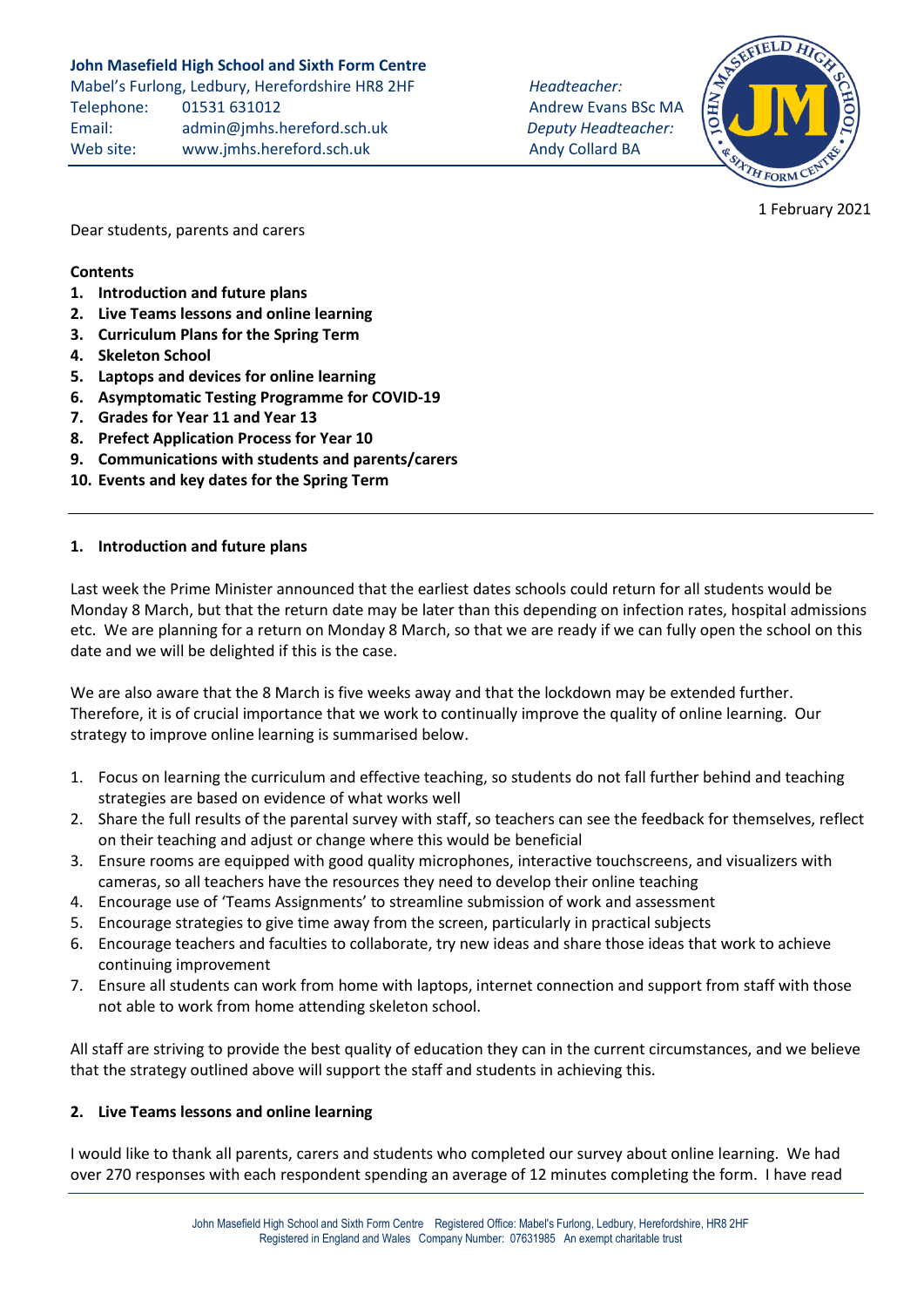every response to the survey and spent a considerable amount of time discussing the responses with teachers, focussing in particular on finding ways to further increase engagement in lessons.

The table below summarises responses to the survey.

| <b>Question</b>                                                      |                                                                                                | <b>Results</b>           |
|----------------------------------------------------------------------|------------------------------------------------------------------------------------------------|--------------------------|
| How many of the online lessons has your son or daughter accessed?    |                                                                                                | All & Nearly all = 87%   |
|                                                                      |                                                                                                | $Most = 10%$             |
| How well has your son or daughter engaged with online lessons?       |                                                                                                | All of the time = $36\%$ |
|                                                                      |                                                                                                | Most of the time = 51%   |
| How useful has your son or daughter found the online lessons so far? |                                                                                                | Very useful = 40%        |
|                                                                      |                                                                                                | Quite useful = 52%       |
| How useful has communication been from JMHS this term?               |                                                                                                | Very useful = 72%        |
|                                                                      |                                                                                                | Quite useful = 25%       |
| What has been good                                                   | Summary of most common responses:                                                              |                          |
| about the online                                                     | Having a structure and the normal timetable<br>$\bullet$                                       |                          |
| lessons so far?                                                      | Live lessons with constant encouragement from the teacher<br>$\bullet$                         |                          |
|                                                                      | Teacher enthusiasm and energy<br>$\bullet$                                                     |                          |
|                                                                      | Teachers teaching the full curriculum<br>$\bullet$                                             |                          |
|                                                                      | Clear and helpful explanations<br>$\bullet$                                                    |                          |
|                                                                      | When you can see the teacher's face<br>$\bullet$                                               |                          |
|                                                                      | Live demonstrations with the camera switched on<br>$\bullet$                                   |                          |
|                                                                      | Tasks that take students away from the computer<br>$\bullet$                                   |                          |
|                                                                      | Careful explanation of content<br>$\bullet$                                                    |                          |
|                                                                      | The closest you can get to a proper lesson<br>$\bullet$                                        |                          |
|                                                                      | Balancing excellent teaching with time for the students to work<br>$\bullet$                   |                          |
|                                                                      | Posting powerpoint online and tasks on epraise especially if Teams does not work<br>$\bullet$  |                          |
|                                                                      | Reviewing topics previously covered<br>$\bullet$                                               |                          |
|                                                                      | Good balance of teacher exposition and time to work on tasks<br>$\bullet$                      |                          |
|                                                                      | Interactive and energetic sessions<br>$\bullet$                                                |                          |
|                                                                      | Giving housepoints and rewards<br>$\bullet$                                                    |                          |
|                                                                      | Having personalised feedback<br>$\bullet$                                                      |                          |
|                                                                      | Having enough time to eat and having short breaks between the lessons<br>$\bullet$             |                          |
|                                                                      | Lessons always start on time<br>$\bullet$                                                      |                          |
|                                                                      | Challenging and interesting tasks<br>$\bullet$                                                 |                          |
|                                                                      | Teachers staying online after exposition/explanation<br>$\bullet$                              |                          |
|                                                                      | Positive responses from teachers when work is submitted<br>$\bullet$                           |                          |
|                                                                      | Games like noughts and crosses, Teams chat challenge<br>$\bullet$                              |                          |
|                                                                      | Interactive quizzes<br>$\bullet$                                                               |                          |
|                                                                      | Teachers asking individuals questions<br>$\bullet$                                             |                          |
|                                                                      | Receiving help after asking via the chat box<br>$\bullet$                                      |                          |
|                                                                      | Tasks which show you how well you're learning<br>$\bullet$                                     |                          |
| What could be                                                        | Summary of most common responses:                                                              |                          |
| improved about the                                                   | Teachers having cameras switched on<br>$\bullet$                                               |                          |
| online lessons?                                                      | More practicals/varied content<br>$\bullet$                                                    |                          |
|                                                                      | Unmute microphones more often<br>$\bullet$                                                     |                          |
|                                                                      | Practical demonstrations from the teacher<br>$\bullet$                                         |                          |
|                                                                      | Give more house points or rewards<br>$\bullet$                                                 |                          |
|                                                                      | More quizzes/feedback opportunities<br>$\bullet$                                               |                          |
|                                                                      | Opportunities to let parents know how students are doing<br>$\bullet$                          |                          |
|                                                                      | Improved sound quality at times<br>$\bullet$                                                   |                          |
|                                                                      | Slower explanations in some subjects<br>$\bullet$                                              |                          |
|                                                                      | Encourage physical movement, exercise and students getting away from the screen<br>$\bullet$   |                          |
|                                                                      | Monitoring performance of pupils eg some work hard but do not contribute to chats<br>$\bullet$ |                          |
|                                                                      | in the team                                                                                    |                          |
|                                                                      | More written work returned to students<br>$\bullet$                                            |                          |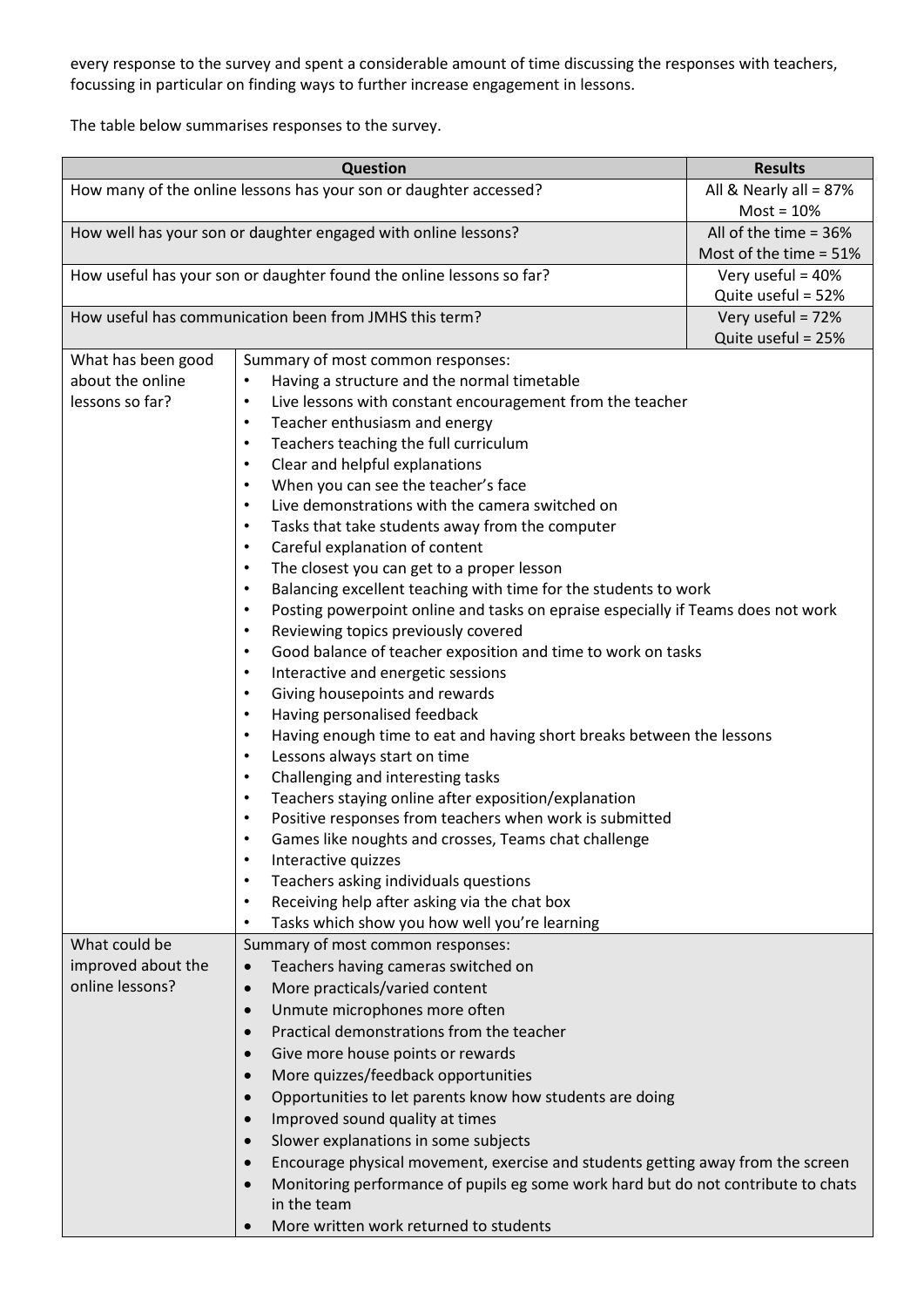|                       | Less written work and homework                                                     |  |
|-----------------------|------------------------------------------------------------------------------------|--|
|                       | Sticking precisely to start and finish times                                       |  |
|                       | Requiring submission of written work in most or all lessons                        |  |
| How can we improve    | Summary of main responses:                                                         |  |
| communication and     | News updates for students<br>٠                                                     |  |
| help you more at this | More information about exams and how to maximise your chances for Year 11 and<br>٠ |  |
| time?                 | Year 13                                                                            |  |
|                       | Sixth Form & Year Group Newsletters                                                |  |
|                       | Remind students to check school email                                              |  |
|                       | Feedback from tutors for parents, once a month?                                    |  |

We are extremely grateful for the feedback and the overwhelming support from parents and carers. In speaking with the teachers as I walk around the school this term, it is clear that they are putting a tremendous amount of effort into learning how to deliver the live streamed lessons effectively using Teams, making the lessons as engaging as possible and motivating the students to learn. They are working with their teaching colleagues and giving this huge challenge their very best shot in the most challenging of circumstances and deserve great credit for this.

I also appreciate how learning at home is much more difficult for many of our students and that it is not easy for families in supporting students working from home. Like staff at JMHS, so many students are doing a great job and deserve our congratulations. If your son or daughter is struggling to work from home and engage with lessons, we would encourage you to contact your child's Year Leader.

# **3. Curriculum Plans for the Spring Term**

During the last fortnight of the Autumn Term teachers prepared a summary of the topics to be covered this term with key learning points listed for each topic for posting on the school website so that parents and students could see an overview for the term. With lockdown it was necessary to change the topics in some subjects. We therefore asked curriculum leaders to amend their curriculum summaries for the Spring Term which are now being placed on the website and can be viewed through the link below:

### <https://www.jmhs.hereford.sch.uk/spring-2021-curriculum/>

Please note that as we do not know when the current lockdown will finish, the topics covered may change later on *in the term for some subjects.*

### **4. Laptops and devices for online learning**

Research about online learning has shown that students can successfully engage with learning on a range of devices including phones, tablets, play stations, Xboxes, laptops and desktop computers. However, the research also indicated that students working on laptops were able to focus for longer periods of time and therefore make better progress than students working on their phones. Mr Hammond, our Assistant Headteacher, has been working hard to distribute Chromebook laptops to families where students do not have access to a computer. Please contact Mr Hammond at [Peter.hammond@jmhs.hereford.sch.uk](mailto:Peter.hammond@jmhs.hereford.sch.uk) if you wish to be considered for the loan of a laptop.

### **5. Skeleton School**

We now have approximately 50 bookings for vulnerable students and children of key workers each day. Students who are attending, are concentrating well and are maintaining social distancing. They complete the same lessons via Teams as children at home, whilst being supervised by teaching assistants with regular visits from Year Leaders.

The definition of students who can attend skeleton school can be accessed here: [https://www.gov.uk/government/publications/coronavirus-covid-19-maintaining-educational-provision/guidance](https://www.gov.uk/government/publications/coronavirus-covid-19-maintaining-educational-provision/guidance-for-schools-colleges-and-local-authorities-on-maintaining-educational-provision)[for-schools-colleges-and-local-authorities-on-maintaining-educational-provision](https://www.gov.uk/government/publications/coronavirus-covid-19-maintaining-educational-provision/guidance-for-schools-colleges-and-local-authorities-on-maintaining-educational-provision)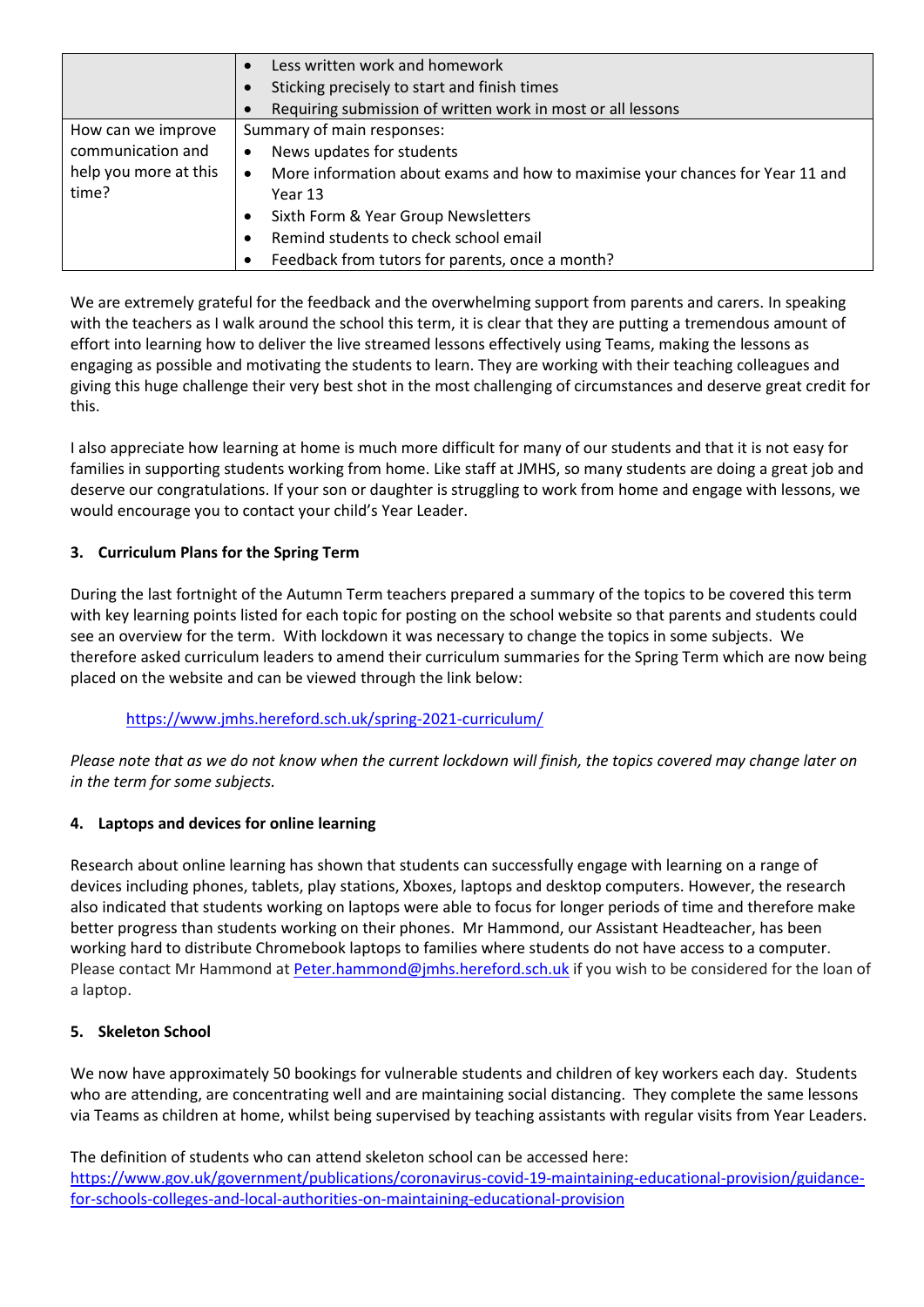If your child meets the criteria and you need to book a place, please email Mr Collard at the [andy.collard@jmhs.hereford.sch.uk](mailto:andy.collard@jmhs.hereford.sch.uk) and try to give us several days' notice. If you need to cancel a Skeleton School booking, please could you contact Mr Collard to do so.

# **6. Asymptomatic Testing Programme for COVID-19**

Our testing team has now completed two lateral flow tests for every student who is attending Skeleton School and has given consent for testing. This is nearly all the students who have attended Skeleton School. We would like to thank all of the parents and students who gave consent as this is a helpful contribution to keeping everyone safe. In addition, the testing team are carrying out approximately 140 staff tests per week. We greatly appreciate the excellent work of the volunteers who are members of our testing team in making JMHS a safer place to work and learn.

# **7. Grades for Year 11 and Year 13**

We are still awaiting information from the DFE and OFQUAL on how GCSE, A-Level or vocational grades are to be awarded in 2021. As we do not know how the grades will be awarded and whether students will be required to take tests or assessments set by the exam boards, we have decided not set dates for mock examinations until we have this information.

However, we can say that in order to help Year 11 and Year 13 students achieve as well as they possibly can we will:

- Ensure early completion of all topics in the syllabus to allow sufficient time for revision
- Prioritise high quality teaching and regular feedback for Year 11 and Year 13
- Ensure students are thoroughly prepared for any tests and assessments
- Make sure grades awarded are a true reflection of a student's knowledge, skills and understanding in a subject
- Ensure teachers receive high quality professional support and advice in making these difficult judgements

Our advice to Year 11 and Year 13 students to maximise their chances of success is:

- Attend every lesson, focus fully and complete every task set to a high standard
- Spend sufficient time on assessed pieces of work and always give it your best shot
- Act on feedback given by your teachers and ask for help when you need it
- Learn the work as you cover it in class and do not leave it to last minute revision

### **8. Prefect Application Process for Year 10**

Before Christmas Year 10 Form Tutors nominated students who had shown that they were consistently conscientious, considerate and co-operative and who they felt would contribute effectively as a JMHS Prefect.

This month I carefully considered the 103 nominations and checked whether the students nominated met each of the criteria below:

- 1. Excellent punctuality and always attends school when they can.
- 2. Always wears the school uniform correctly and smartly.
- 3. Has an excellent behaviour record with less than 5 behaviour points for the Autumn Term.
- 4. Average grade on the latest progress check is 6.0 (very good) or higher.
- 5. There is at most one improvement needed grade on the progress check.
- 6. The student is kind and considerate of others and supportive of our school ethos.

71 of the 103 students nominated were judged to have met these challenging criteria. Students who do not yet meet the criteria have been given feedback from their Form Tutor or Year Leader and will have the opportunity to improve and demonstrate that they now meet the criteria before the end of the Spring Term and then apply at this time.

I will be leading a virtual Teams assembly for those who have met the criteria and are eligible to apply on **Tuesday 2 February**. This is to explain the role of prefects at JMHS and how they could contribute to achieving our school aims including 'building a community where we all support each other'. As well as outlining how to complete the